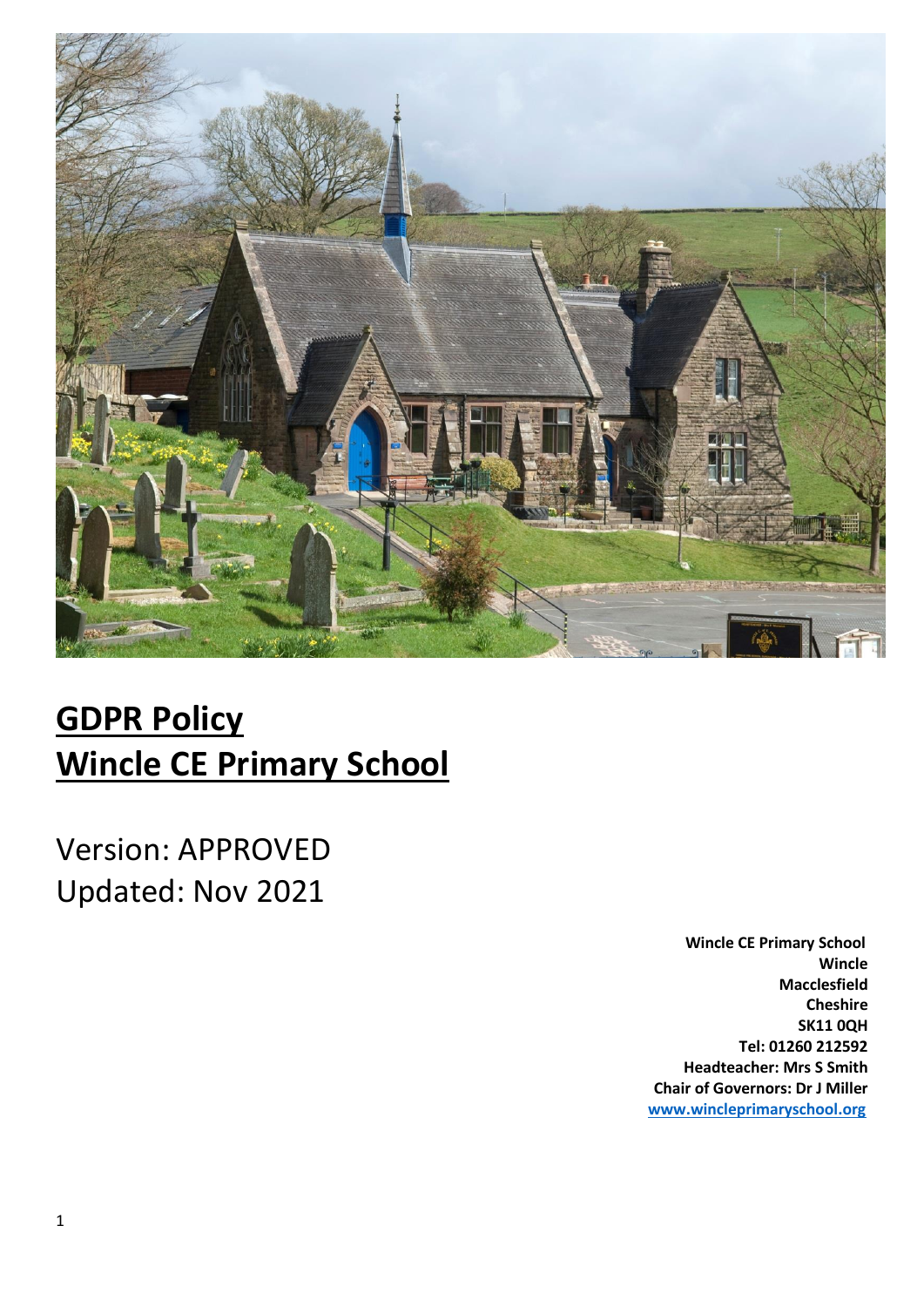#### **Version control**

| Date updated: | Brief summary of changes:                         |
|---------------|---------------------------------------------------|
| November 2021 | The school's DPO information has changed - page 5 |

#### Our school's vision:

*Wincle School creates an enriching and outstanding rural education, nurturing the whole individual: body, mind and soul, inspiring rounded, happy, courageous children who exhibit a passion for learning, a confident faith, a loving concern for community and an inclusive respect for all.*

We encourage our pupils to 'Shine like Stars' (Philippians 2:15) and to do this run with the following acronym:

| No act of kindness, no matter how small, is ever wasted." Aesop<br>₩<br>We would like our pupils to have the confidence to know that they can make a difference: have <mark>hope</mark> for the<br>Service<br>future.<br>We encourage our pupils to challenge injustice and inequality<br>$\chi$ Our principles are founded on the truth that we are loved by the Father, Saved by the Son and Sanctified by<br>the Holy Spirit.<br>$\widehat{\Join}$ We want to ignite passion and curiosity for learning, providing an exciting curriculum to inspire all learners to be<br>Theology<br>the best they can be.<br>We encourage our pupils to show integrity<br>We would like our pupils to have the courage to fight for what is important<br>☆<br>When things are challenging, we would like our pupils to display perseverance and not give up.<br><b>Attitude</b><br>Learn from yesterday, live for today, hope for tomorrow" Albert Einstein<br><u> 7.7</u><br>We nurture the whole individual: body, mind and soul<br>We encourage the pupils to respect every living creature and show compassion.<br>We would like our children to treat other people as they would like to be treated following Jesus' example.<br>Relationships<br>R<br>We are all unique<br>We help all children build trusting relationships $\sum$<br>Clothe yourselves with compassion, kindness, humility, gentleness and patience.' (Colossians 3:12)<br>"I am the Light of the world; he who follows Me will not walk in the darkness, but will have the Light of life."<br>Shine like<br>(John 8:12)<br>stars | ÷. |  |                                                                                                   |
|-------------------------------------------------------------------------------------------------------------------------------------------------------------------------------------------------------------------------------------------------------------------------------------------------------------------------------------------------------------------------------------------------------------------------------------------------------------------------------------------------------------------------------------------------------------------------------------------------------------------------------------------------------------------------------------------------------------------------------------------------------------------------------------------------------------------------------------------------------------------------------------------------------------------------------------------------------------------------------------------------------------------------------------------------------------------------------------------------------------------------------------------------------------------------------------------------------------------------------------------------------------------------------------------------------------------------------------------------------------------------------------------------------------------------------------------------------------------------------------------------------------------------------------------------------------------------------------------------|----|--|---------------------------------------------------------------------------------------------------|
|                                                                                                                                                                                                                                                                                                                                                                                                                                                                                                                                                                                                                                                                                                                                                                                                                                                                                                                                                                                                                                                                                                                                                                                                                                                                                                                                                                                                                                                                                                                                                                                                 |    |  |                                                                                                   |
|                                                                                                                                                                                                                                                                                                                                                                                                                                                                                                                                                                                                                                                                                                                                                                                                                                                                                                                                                                                                                                                                                                                                                                                                                                                                                                                                                                                                                                                                                                                                                                                                 |    |  |                                                                                                   |
|                                                                                                                                                                                                                                                                                                                                                                                                                                                                                                                                                                                                                                                                                                                                                                                                                                                                                                                                                                                                                                                                                                                                                                                                                                                                                                                                                                                                                                                                                                                                                                                                 |    |  |                                                                                                   |
|                                                                                                                                                                                                                                                                                                                                                                                                                                                                                                                                                                                                                                                                                                                                                                                                                                                                                                                                                                                                                                                                                                                                                                                                                                                                                                                                                                                                                                                                                                                                                                                                 |    |  |                                                                                                   |
|                                                                                                                                                                                                                                                                                                                                                                                                                                                                                                                                                                                                                                                                                                                                                                                                                                                                                                                                                                                                                                                                                                                                                                                                                                                                                                                                                                                                                                                                                                                                                                                                 |    |  |                                                                                                   |
|                                                                                                                                                                                                                                                                                                                                                                                                                                                                                                                                                                                                                                                                                                                                                                                                                                                                                                                                                                                                                                                                                                                                                                                                                                                                                                                                                                                                                                                                                                                                                                                                 |    |  |                                                                                                   |
|                                                                                                                                                                                                                                                                                                                                                                                                                                                                                                                                                                                                                                                                                                                                                                                                                                                                                                                                                                                                                                                                                                                                                                                                                                                                                                                                                                                                                                                                                                                                                                                                 |    |  |                                                                                                   |
|                                                                                                                                                                                                                                                                                                                                                                                                                                                                                                                                                                                                                                                                                                                                                                                                                                                                                                                                                                                                                                                                                                                                                                                                                                                                                                                                                                                                                                                                                                                                                                                                 |    |  |                                                                                                   |
|                                                                                                                                                                                                                                                                                                                                                                                                                                                                                                                                                                                                                                                                                                                                                                                                                                                                                                                                                                                                                                                                                                                                                                                                                                                                                                                                                                                                                                                                                                                                                                                                 |    |  |                                                                                                   |
|                                                                                                                                                                                                                                                                                                                                                                                                                                                                                                                                                                                                                                                                                                                                                                                                                                                                                                                                                                                                                                                                                                                                                                                                                                                                                                                                                                                                                                                                                                                                                                                                 |    |  |                                                                                                   |
|                                                                                                                                                                                                                                                                                                                                                                                                                                                                                                                                                                                                                                                                                                                                                                                                                                                                                                                                                                                                                                                                                                                                                                                                                                                                                                                                                                                                                                                                                                                                                                                                 |    |  |                                                                                                   |
|                                                                                                                                                                                                                                                                                                                                                                                                                                                                                                                                                                                                                                                                                                                                                                                                                                                                                                                                                                                                                                                                                                                                                                                                                                                                                                                                                                                                                                                                                                                                                                                                 |    |  |                                                                                                   |
|                                                                                                                                                                                                                                                                                                                                                                                                                                                                                                                                                                                                                                                                                                                                                                                                                                                                                                                                                                                                                                                                                                                                                                                                                                                                                                                                                                                                                                                                                                                                                                                                 |    |  |                                                                                                   |
|                                                                                                                                                                                                                                                                                                                                                                                                                                                                                                                                                                                                                                                                                                                                                                                                                                                                                                                                                                                                                                                                                                                                                                                                                                                                                                                                                                                                                                                                                                                                                                                                 |    |  |                                                                                                   |
|                                                                                                                                                                                                                                                                                                                                                                                                                                                                                                                                                                                                                                                                                                                                                                                                                                                                                                                                                                                                                                                                                                                                                                                                                                                                                                                                                                                                                                                                                                                                                                                                 |    |  |                                                                                                   |
|                                                                                                                                                                                                                                                                                                                                                                                                                                                                                                                                                                                                                                                                                                                                                                                                                                                                                                                                                                                                                                                                                                                                                                                                                                                                                                                                                                                                                                                                                                                                                                                                 |    |  |                                                                                                   |
|                                                                                                                                                                                                                                                                                                                                                                                                                                                                                                                                                                                                                                                                                                                                                                                                                                                                                                                                                                                                                                                                                                                                                                                                                                                                                                                                                                                                                                                                                                                                                                                                 |    |  |                                                                                                   |
|                                                                                                                                                                                                                                                                                                                                                                                                                                                                                                                                                                                                                                                                                                                                                                                                                                                                                                                                                                                                                                                                                                                                                                                                                                                                                                                                                                                                                                                                                                                                                                                                 |    |  |                                                                                                   |
|                                                                                                                                                                                                                                                                                                                                                                                                                                                                                                                                                                                                                                                                                                                                                                                                                                                                                                                                                                                                                                                                                                                                                                                                                                                                                                                                                                                                                                                                                                                                                                                                 |    |  |                                                                                                   |
|                                                                                                                                                                                                                                                                                                                                                                                                                                                                                                                                                                                                                                                                                                                                                                                                                                                                                                                                                                                                                                                                                                                                                                                                                                                                                                                                                                                                                                                                                                                                                                                                 |    |  |                                                                                                   |
|                                                                                                                                                                                                                                                                                                                                                                                                                                                                                                                                                                                                                                                                                                                                                                                                                                                                                                                                                                                                                                                                                                                                                                                                                                                                                                                                                                                                                                                                                                                                                                                                 |    |  | ☆<br>We would like our pupils to shine in their behaviour, attitudes, relationships and learning. |

# *Date Protection Policy*

# **Introduction**

**Wincle CE Primary School** will comply with the demands of the General Data Protection Regulation (GDPR) to be known as the Data Protection Act 2018.

Members of staff will gain familiarisation with the requirements of the GDPR either in a staff briefing or as part of their induction.

This policy follows guidance issued by the Information Commissioner's Office (ICO) and the Department for Education (DfE).

The school is a Data Controller as data is processed that is the personal information of pupils, families, staff, visitors and other school users.

The School is a Data Processor as it processes data on behalf of other public bodies such as the DfE.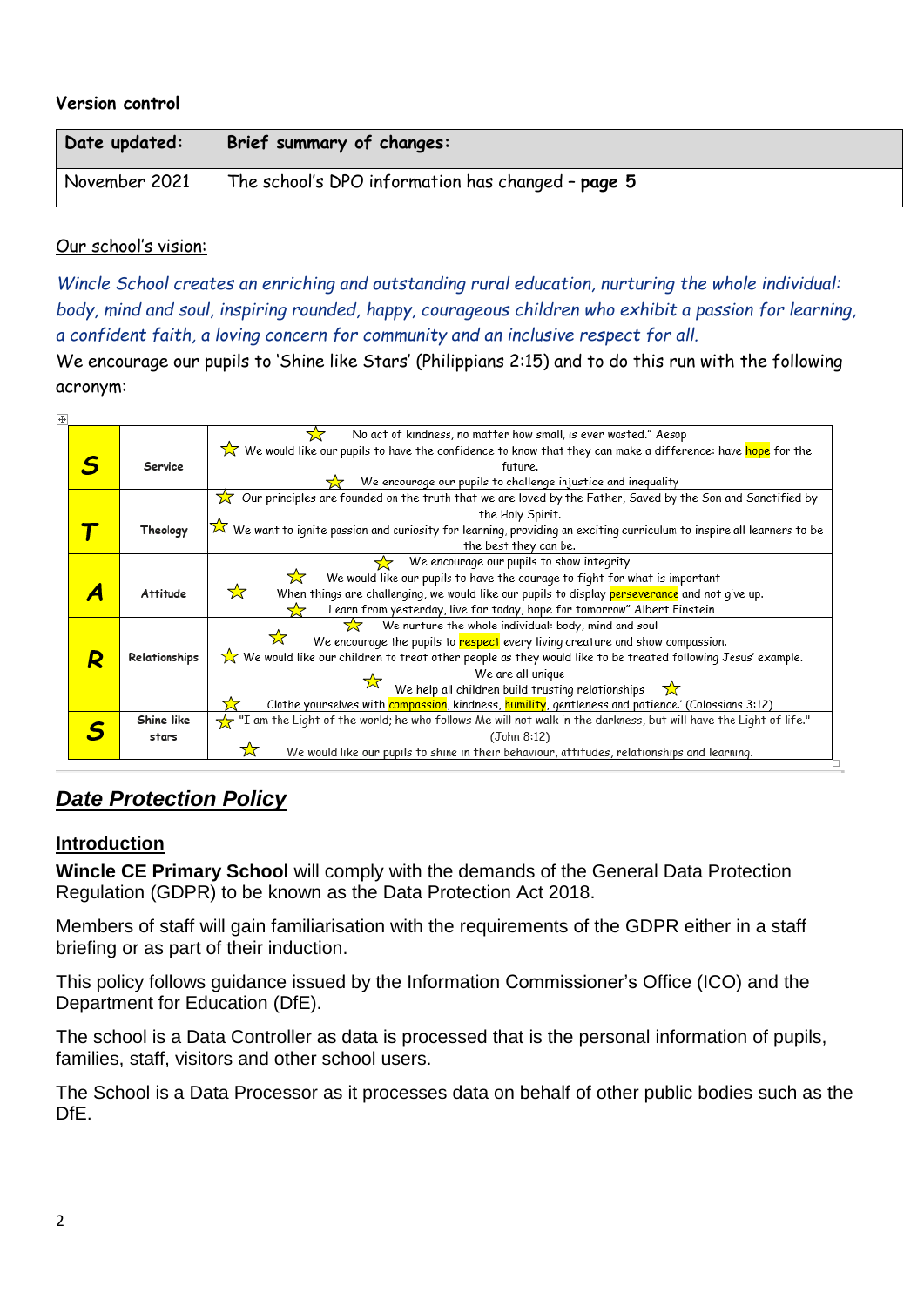# **Definitions**

*Data processing* The acquisition, storage, processing and transmission of data

# *Data subject*

Any identifiable person whose data is processed

#### *Consent*

Must be freely given, specific and an unambiguous indication of the subject's wishes. It must be recorded and available to an audit. A person must be 13 years old in order to record their consent.

#### *Cross-border processing*

The GDPR covers all EU states and will remain part of UK law. Data cannot be stored beyond the EU and UK borders (the exact borders are those of the European Economic Area)

#### *Sensitive data*

The GDPR/ICO requires that particular care is taken with the following data

- Data regarding children
- Health (physical, mental, genetic)
- **Ethnicity**
- **Religion**
- **Sexuality**
- Performance management and trade union membership

#### *Filing system*

Any structured set of personal data, however stored in any format (physical or digital) that can be processed

#### *Personal data breach*

A breach of data security leading to the accidental or unlawful destruction, loss, theft, alteration, unauthorised disclosure, destruction, sale or access to any processed data. Data subjects affected by a data breach must be informed of the breach within 72 hours. Breaches must be reported to the ICO within 72 hours.

#### *Pseudonymisation*

The act of making data anonymous. There must be security between pseudonymised data and any data that could re-identify a person.

#### *Password protection*

The act of 'locking' a device or document. The information remains readable beyond the password.

# *Encryption*

The act of encoding all the information beyond a password or code.

# *Legal basis*

The school decides, and registers with the ICO, upon which legal basis it processes data. As a public body with set duties the school uses the following bases for processing and controlling data

# Legal basis: **Public Task**

- Admissions
- **Attendance**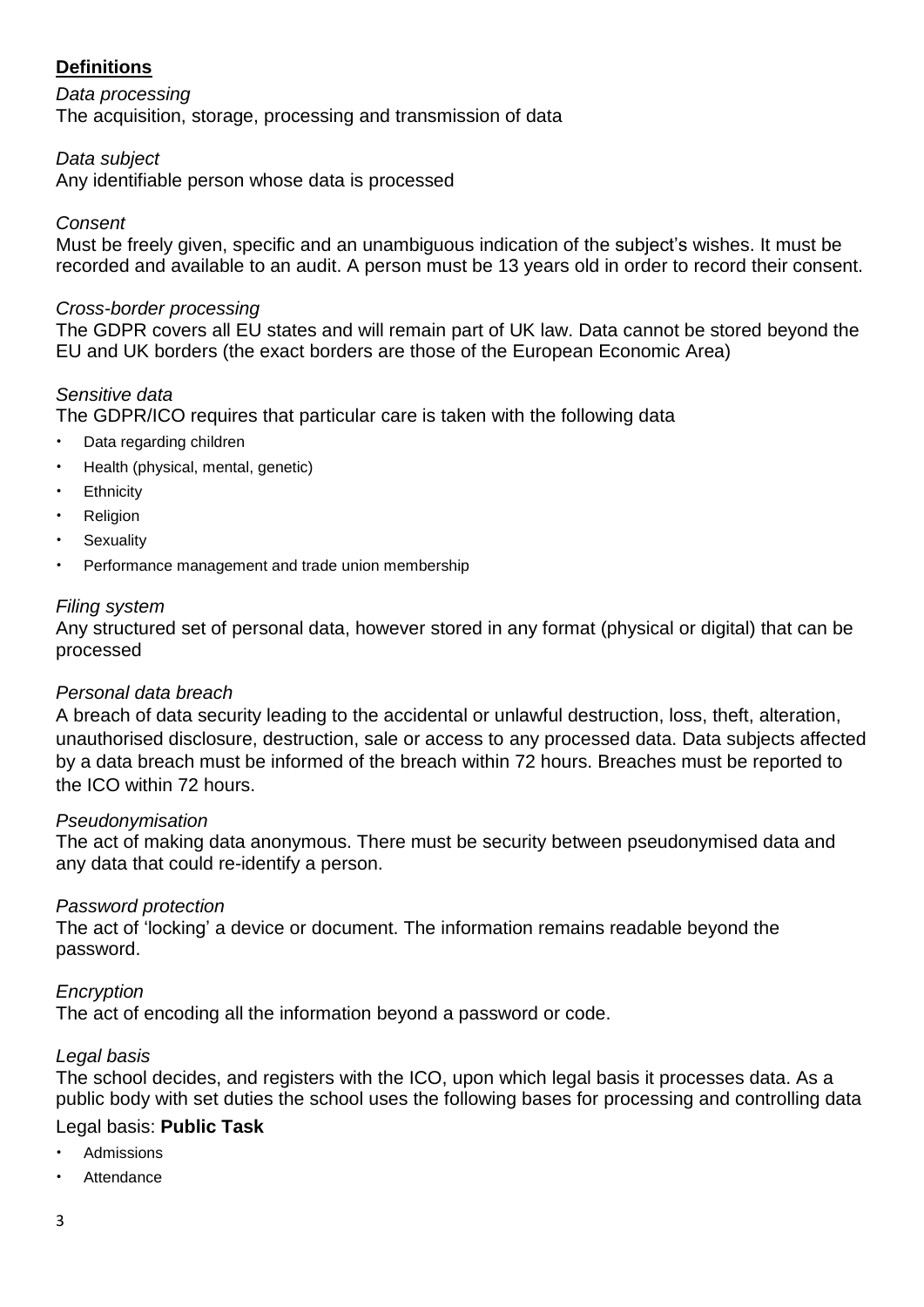- **Assessment**
- Pupil and staff welfare
- Safe recruitment
- Staff training
- Performance Management

# Legal basis: **Consent**

- Various uses of photographs and moving images
- Trade union membership
- Staff ethnicity, religion and health data (Note the Staff Privacy Statement)
- The use of data to promote the social life of the school community

# Legal basis: **Contract**

• When processing is required to carry out the performance of a contract

# *Personal data*

Anything that might lead to the identification of a person: name, number, characteristics, photograph, correspondence.

# *Data portability, data subject access request*

Data subjects (or a child's parents) may request access to a copy of all their data. The school has established an efficient means of accomplishing this task which may not carry a charge and will be completed within 15 working days. Data subjects may request that data is brought up-to-date or made more accurate.<sup>1</sup>

# **Principles**

- Personal data must be processed lawfully, fairly and transparently
- Personal data can only be collected for specific, explicit and legitimate purposes
- Personal data must be adequate, relevant and limited to what is necessary for processing
- Personal data must be accurate and kept up-to-date
- Personal data may identify the data subject only as long as is necessary for processing
- Personal data must be processed in a manner that ensures its security
- Any breaches in data security must be reported to the ICO within 72 hours
- The school must report any breaches caused by third parties who have access to school users' data within 72 hours.
- The school must inform any data subject (person identified in data) where a data breach may have led to the unauthorised access to their personal information <sup>2</sup>

# **Roles and Responsibilities**

The school's Privacy Statements set out in detail how the school will maintain the security of school users' data. The Acceptable Use Policies set out the duties of the staff and other school users in supporting data security.

Within school, the security of data is coordinated by **Sarah Lambert (Administrative Officer)**

The governor with special responsibility for data security is **Mark Brenan**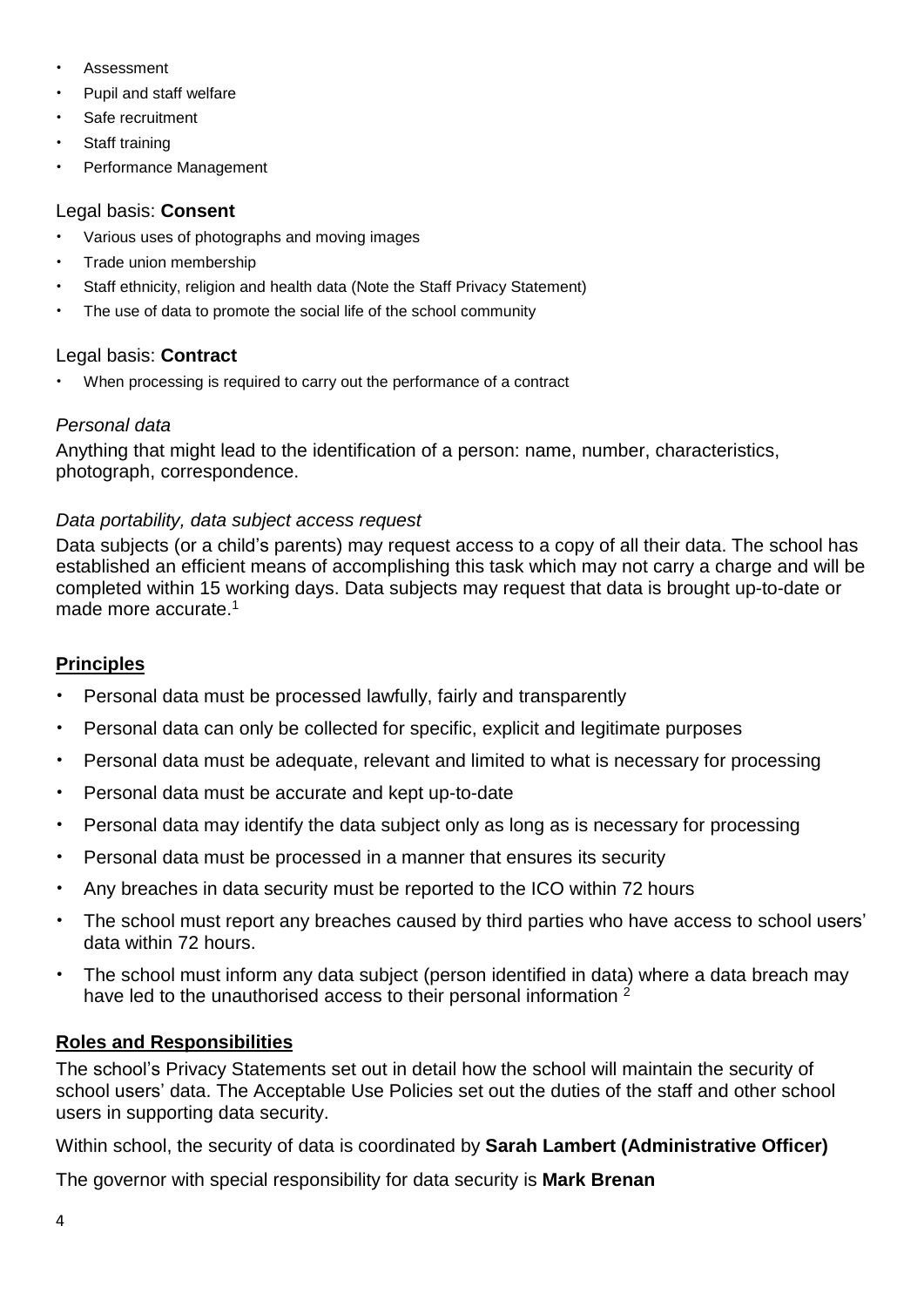The school has appointed a **Data Protection Officer** who has responsibility for overseeing the implementation of this policy and all GDPR related documents. The DPO will monitor compliance, report to the school leadership and support the school with updates and interpretations as the GDPR develops.

The DPO will liaise between the school and the ICO and must be informed as soon as is practicable of any personal data security breach.

The DPO will support the school in its communication with schools users (pupils, families, parents, governors, contractors and visitors) about the school's GDPR procedures. This will include the drafting of privacy statements, acceptable use policies and data subjects rights.

Data subject requests should be made in writing to the DPO. The DPO might have to respond to any or all of the following

- Why the data a is processed
- On which basis
- Who has seen it
- How long it will be stored for
- Where the data was sourced
- Whether decisions have been based on the data

Children below the age of 13 do not have the right to make a subject access request, so requests must be made by parents. The school may take into account the views of a pupil.

The school's DPO is Data Protection and FOI Support Service – Cheshire East

Staff should contact the DPO should they believe that this policy and/or the privacy statements and/or the acceptable use policies are not being followed.

#### **Data Audit**

The school will carry out a data audit. The school will record all third parties' compliance with the GDPR if those third parties process data for any school users. Such confirmation will, from now on, be an essential part of any contract with third parties when the processing of school users' data is involved. The school will not share data, or have any data processed, by any third parties who do not confirm their compliance with GDPR requirements.

Preferably companies that process school users' data will have certification to ISO27001.

The audit will also check the security of physical and digital records and devices.

#### **Processing Records**

To meet the ICO's recommendation that 'scrupulous records' are developed, the school will record its processing of data and the results of its data audit. It will record the ongoing security measures for physical and digital filing systems. Confirmation of compliance by third parties accessing any school user data will be recorded.

In broad terms, the school will record which data has been processed (including deletions when data should no longer be stored) on which legal basis.

Consent replies are recorded within the system.

# **Sharing Data**

Personal data may be shared with third parties to

- Protect the vital interests of a child
- Protect the vital interests of a member of staff
- To prevent or support the detection of fraud or other legal proceedings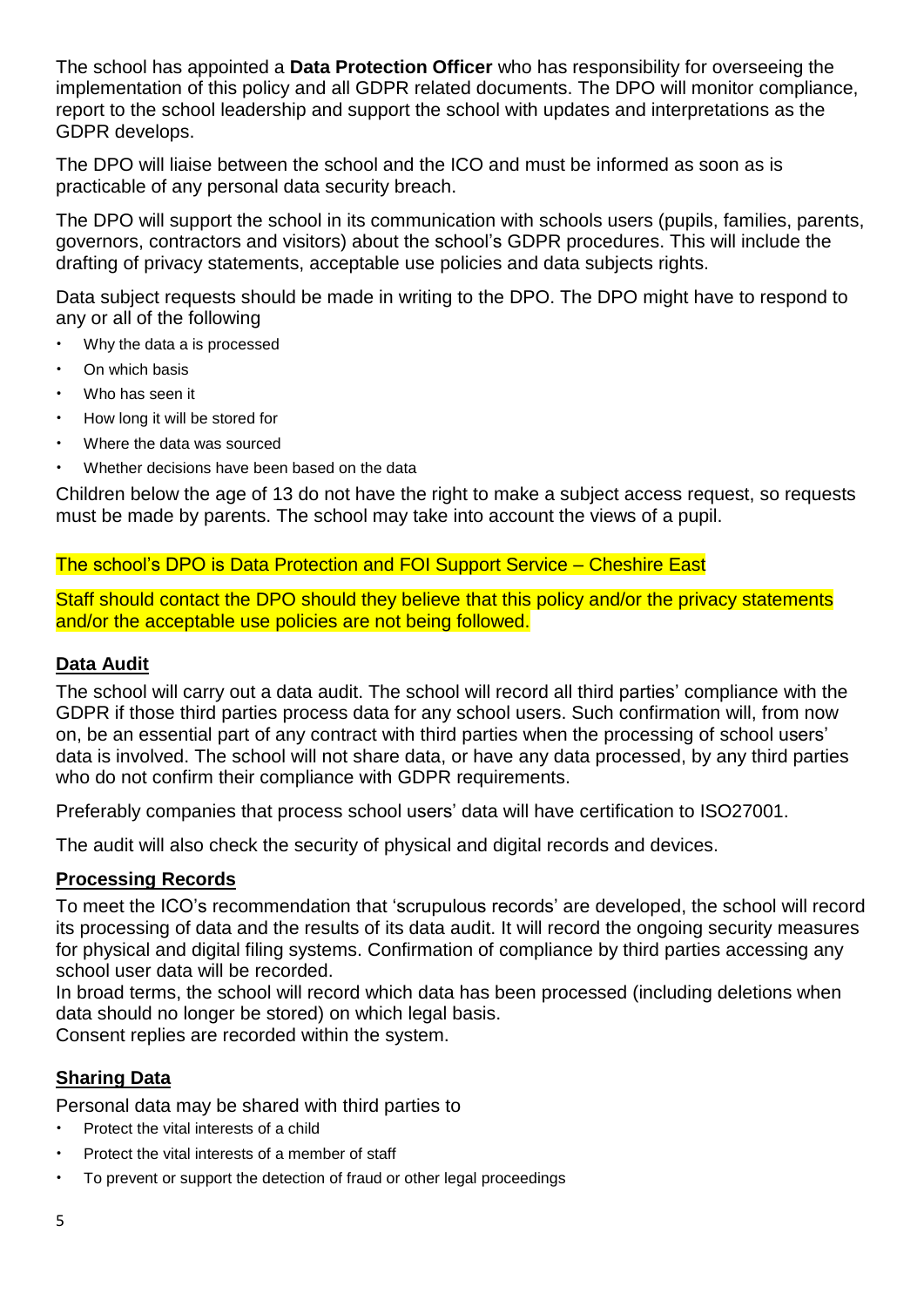• When required to do so by HMRC

# **CCTV**

CCTV is used to support the safety and security of school users. We adhere to the ICO's code of practice\* for its use. Although consent is not required for its use prominent notices inform school users that CCTV is used within the school site.

*\*In the picture: A data protection code of practice for surveillance cameras and personal information*

#### **Photographs and moving images**

Consent is requested from parents and staff for the use of images. Letters requesting consent outline the choices that pupils and staff may make for the use of their images.

The school may seek consent to use photographs for the following purposes:

- To support school user welfare (identity and security)
- To celebrate achievement within the classroom
- To celebrate achievement within the school
- To celebrate achievement in the printed press
- To celebrate achievement online

#### **The school's specific data security measures - data protection by design**

- A. All IT systems mobile devices, laptops, tablets, mobile phones and any device capable of processing data, will be password protected.
- B. All IT systems will be kept securely; the server and hard disks will be in a locked cabinet and the server room locked when the school is closed and at other times of reduced security; desktop computers and portable devices will be sited/stored in secure places.
- C. Staff are expected to ensure the safety of their allocated school devices: devices may not be let unattended in cars at any time and they must be kept out of sight if taken home.
- D. All passwords must be 'strong;' (at least 8 characters with a mixture of upper and lower case letters, numbers and symbols), the school **will** require regular changing of passwords.
- E. No passwords will be written down or shared; advice is available on the safe storage of passwords.
- F. The school will devise granulated levels of access as appropriate to staff responsibilities for access to personal data.
- G. Devices that are used to process sensitive data and/or are vulnerable to theft will be secured with encryption
- H. All emails containing personal data will use school systems and be encrypted **[school email accounts / domains to be used].**
- I. All deleted data will be deleted in a secure manner: physical data will be shredded and digital data will fully deleted with trash / junk emptied regularly. Hard disks no longer required will have the data on them deleted
- J. Only data that is necessary for the effective performance of the school will be processed.
- K. Data protection will be integrated into all appropriate policies and procedures (e.g. staff induction).
- L. Staff will be updated with any significant interpretations or developments of the GDPR.
- M. The school will have data impact assessments in place to protect vulnerable data subjects and sensitive data.
- N. Data contained within an email, or attached to an email, will be transferred to a secure folder and the email deleted.
- O. Physical data will be kept securely, having regard to the sensitivity of the data and the vulnerability of the data subject e.g. medical data will be accessible to those who need to support a school user's needs, but not to others.
- P. All school users will handle personal data with care: it will not be left unattended (unattended computers must be locked), school users will not allow others to oversee personal data (screens must be positioned with care); papers must not be left where others can see them.
- Q. All computers that might be used to process data will be set to lock (a screensaver will activate) after **10 minutes** of inactivity.
- R. The Headteacher and/or the DPO will approve who and how personal data is stored on mobile devices.
- S. All digital data that is stored will be backed up on at least password protected devices

6